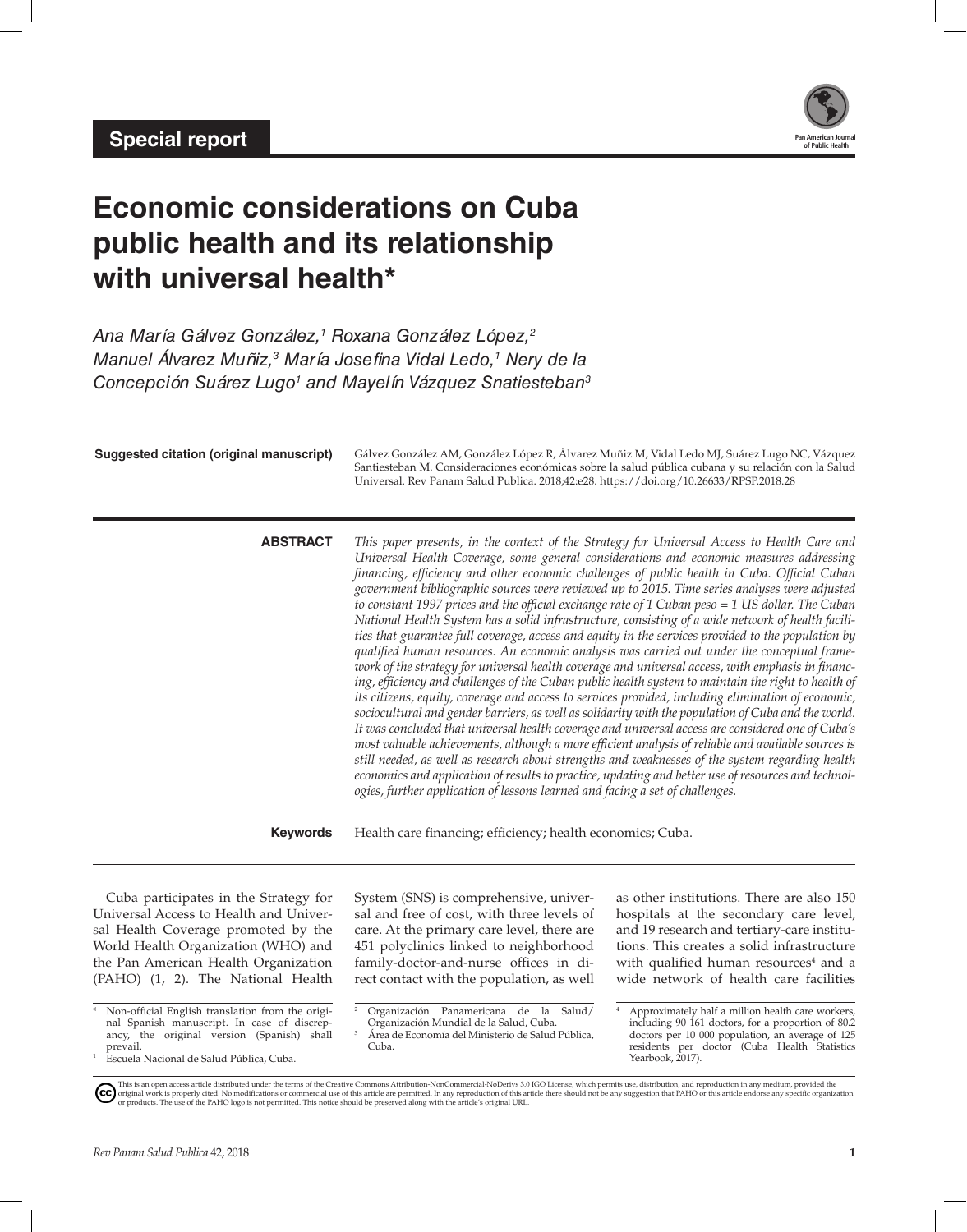guaranteeing full access and coverage for the whole population (3, 4).

After 1959, Cuba's health indicators reached levels similar to those of the world's top economies. Cuba's greatest new public health challenges of the 21st century are not about improving access, coverage or the most important health indicators. They are about finding efficiency reserves.

Under the effects of the international economic crisis, and the economic and trade embargo imposed by the United States, Cuba is updating its economic model. Despite showing political and diplomatic strides, it still has not found solutions to problems such as the dual currency and exchange rate, low productivity or lack of foreign investment. Cuba is also confronting an aging population, low birth rates and the difficulties inherent in migratory processes (3–5).

The SNS is currently focusing on improving efficiency without diminishing excellence in services. In 2011, a plan was launched to reorganize, condense and regionalize health services in order to "consolidate actions and increase the effectiveness and efficiency of plans and programs, as well as the system's ability to face foreseeable challenges related to an aging population and other health contingencies that may arise from climate change and its consequences" (6).

The purpose of this article is to discuss general considerations and economic actions regarding financing, efficiency and challenges of public health in Cuba, within the context of the Strategy for Universal Access to Health and Universal Health Coverage.

# **Development**

The article is based on the results of a study reviewing official Cuban government bibliographic sources before 2015. Data were drawn from the National Statistics and Information Bureau (ONEI), Ministry of Public Health (MINSAP) documents, international agencies and other international references on Cuba within the scope of the National Health System (SNS) in the context of Universal Health Coverage and Access, financing and efficiency.

When necessary, all analyses used the official exchange rate of the Cuban peso (CUP) to US dollars (USD) at a 1:1 ratio. Time-series analyses were adjusted to constant 1997 prices using gross

# **Cuba in the context of Universal Health Coverage and Access**

The member states of PAHO are a heterogeneous group that includes highly developed countries, such as the United States and Canada, and poor countries such as Haiti; states with large territories and small islands in the Caribbean. Their populations speak different languages and are ethnically and culturally very diverse. Some maintain indigenous ways of life and others have formed mainly through immigration, with strong Old World influence.

The right to health, equity and solidarity are the basic pillars of Universal Health Coverage and Access. These three values provide the ethical foundation of public health care policies. The "universal" attribute encompasses both coverage and access. It emphasizes the elimination of economic, sociocultural and gender barriers that limit such access. Its strategic guidelines also include expanding equitable access to health services, strengthening stewardship, governance and multi-sector cooperation, increasing financing and improving efficiency.

Financing and efficiency are the focus of this article, which examines several of its consensus elements: eliminating direct payments as a barrier to access, raising public expenditure on health to 6% of GDP, using collaborative solidaritybased financing, increasing efficiency of the health system and rationalizing the inclusion of technologies (2).

Looking at health financing regionally allows us to examine differences among countries with regard to the source of resources. In some countries, such as Colombia and Costa Rica, funding comes mainly from social security. In Haiti, a large portion comes from other private sources, while spending on private insurance predominates in the United States. In only five countries—Canada, Costa Rica, Cuba, the United States and Uruguay—public health expenditure is above 6% of GDP (9).

On average, governments in the Americas allocate 14% of public spending to the health sector, as a percentage of the total expenditure ranging from 7% to 23%. Out-of-pocket expenditures are a barrier to access and are considered the most regressive and inefficient source of financing. The amount of this expenditure also varies widely within the region, from 4.4% in Cuba followed by the United States, Suriname, Canada, Colombia and Uruguay, where it is between 10% and 20%. Variability is greater among the remaining countries in Latin America, with Venezuela presenting the highest percentage, above 60% (9).

There is more than one path to reach Universal Health Coverage and Access, because strategies are conditioned by contextual factors in each country. A health system is efficient if it is able to combine continuous improvement of its health indicators and an increase in wellbeing without entailing financial risk for its population. Available resources must be optimized to improve health indicators, while maintaining equitable access to health services. An ideal health system orients its policies toward producing what the society needs and expects regarding health and wellbeing. Both the government and society are implicated in this responsibility.

Cuba has obtained many quantitative results in the realm of Universal Health Coverage and Access. Certain health indicators rank Cuba among many developed nations, without any gaps in relation to regulatory criteria in measuring disparities such as gender, education, income, occupation, location (urban vs. rural), etc. Free, equitable and non-exclusive health care sets Cuba up for success in achieving Universal Health Coverage and Access goals (10, 11).

# **Financing public health in Cuba**

The government of Cuba finances public health; health services are staterun through the SNS health care network. All expenditures are covered by the national budget allocated to the health sector (12).

One important element of health systems is health care financing, focused on raising, accumulating and allocating resources to cover the population's health needs (13). Cuba's financing system is designed to provide the whole population with access to quality services and to guarantee that use of these services not entail financial difficulties for users. Its policies and actions are also implemented with a multisector and cross-disciplinary approach toward addressing social determinants of health and promoting the wellbeing of society. This is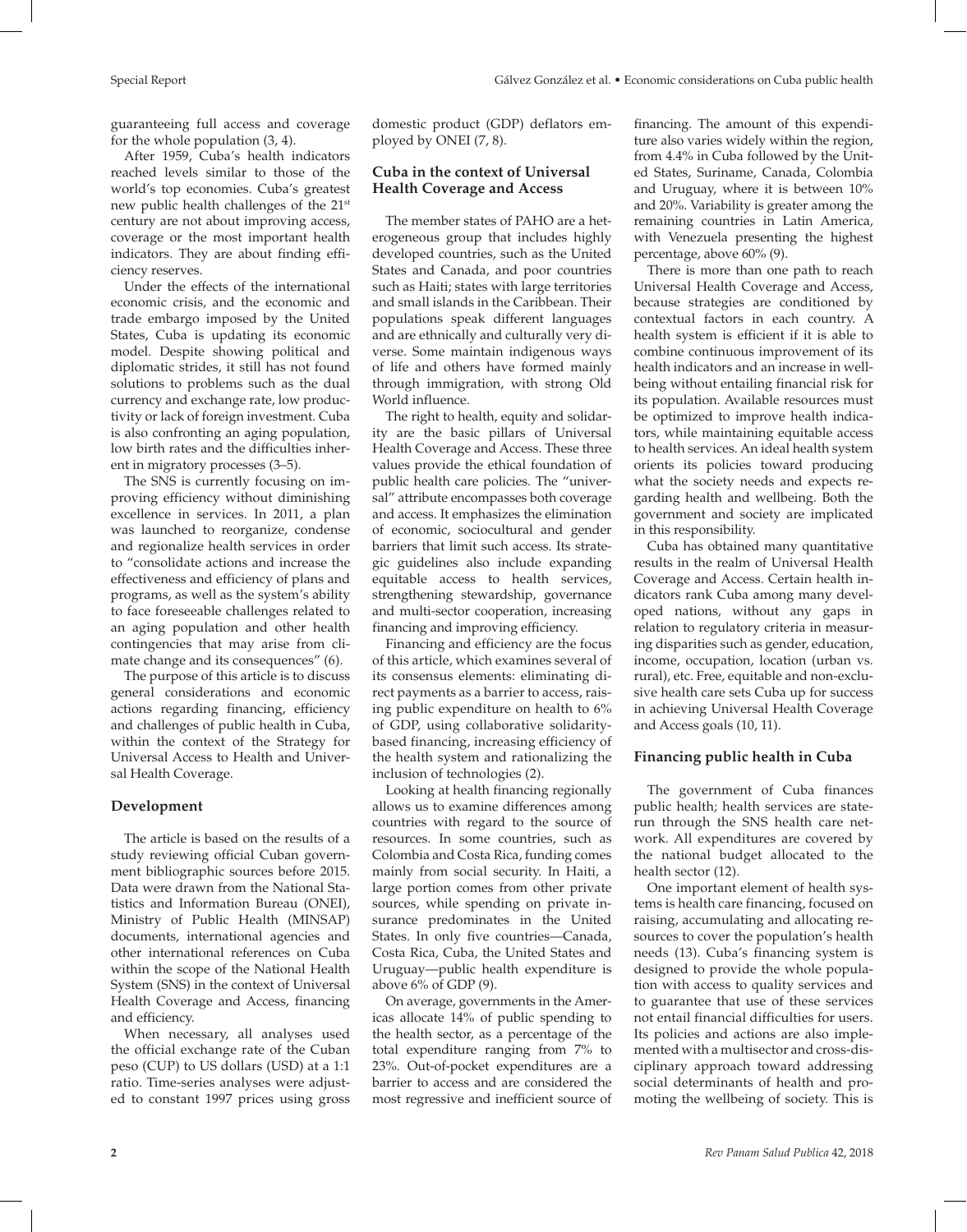in line with PAHO's plans for financing health systems and services.

According to public health researchers and analysts, the SNS is an exemplary model (14). It is based on preventive medicine and provides services not only nationally, but also to developing nations. There are also characteristics particular to Cuba's human resources training strategy in the field of health: medical sciences universities are part of the SNS and receive pedagogical and methodological support from the Ministries of Education and Higher Education. Instead of confining itself to market constraints, the epidemiological profile of the country is taken into account. Furthermore, in a gesture of solidarity, it opens up educational possibilities for young people from around the world who would be unable to access them in other contexts.

Information is presented regarding public health financing in Cuba using a time-series analysis of total public health spending as a percentage of GDP between 1996 and 2015 (Figure 1).

The State Budget Law and the health sector budget approved for 2017 confirm the continuing upward trend in health spending. Cuba's national budget is the main plan regulating the distribution of a substantial part of the national income allocated to promoting the economy, increasing material and cultural wellbeing of the society, national defense and the functioning of government agencies and bodies. The analysis of its implementation, especially with regard to spending, is the main instrument available for identifying fiscal priorities in the use of financial resources (15).

During the period studied, public health and social welfare spending were affected by various factors. Even when the relationship is not deterministic, their influence was considerable. Two of these factors were especially influential: the economic crisis at the start of the 1990s, resulting from the disappearance of the socialist camp in Europe (16) and major investments in infrastructure and medical technology between 2004 and 2009 aimed at reducing the negative effects of the previous decade (17). After 2010, there was a cutback at the expense of the workforce until 2012. It has begun to grow once again in recent years.

Public expenditure expressed as a percentage of GDP is one of the most widely used indicators to demonstrate



a Exchange rate: 1 Cuban peso = 1 US dollar. Constant 1997 prices. GDP deflator. ONEI. *Source:* created by the authors using sources from the National Statistics and Information Bureau (ONEI) and the Ministry of Public Health (MINSAP).

the importance governments give to health in their public policies. In comparison with other countries in the region, the values of health expenditure as a percentage of GDP in Cuba are high (18). Countries with "very high human development" and those belonging to the Organisation for Economic Co-operation and Development (OECD) have values above 7.0%, while countries with "average human development", "low human development", "least developed" and those of South Asia have values below 2.0%. The overall value is 6.0%, which matches the magnitude observed in documents discussing universal human development and is indicated as the threshold to be reached (Table 1) (18).

When analyzing the behavior of health and social welfare spending as a percentage of GDP, it can be seen that between 1996 and 2004, this indicator had relatively low values, close to 6%. It then steadily increased to 13.8% in 2009, then decreased to 9.1% (due to adjustments to the salary budget) and bounced back to 10.4% in 2014 due to the salary increase for health care workers (7). It also includes the free solidarity-based humanitarian aid provided by Cuba to many countries permanently or under unforeseeable conditions. This is justified by the Cuban government's responsibility to prioritize its own population's health (Figure 1).

In Cuba, salary is a major component of the health expenditure, due to the high number of workers within the system. The number of workers in the health sector grew in accordance with health expenditures until 2010, when the payroll for SNS workers was reduced by more than 150 000 jobs as a result of the transformation process in the sector. Most jobs affected were administrative and not directly linked to health care processes (6). This led to a recovery in budget implementation and per capita spending, related to a policy of wage increases in the health system and new investments (3).

Another aspect to analyze is spending distribution for budgeted activity<sup>5</sup> in selected budgetary items showing available official information regarding distribution of state expenditures by budgeted activity between 2008 and 2015 (Figure 2) (7).

Public health and social welfare have had high fiscal priority, with percentages generally exceeding 25% of the total expenditure of budgeted activity. At 28% in 2017, this amount is

This refers to the activities of sectors that are beneficiaries of the national budget. They include production activities, business services, real estate and rental activities, public administration, defense, social security, science and technological innovation, education, public health and social welfare, culture and sports, and other community service, association and individual activities.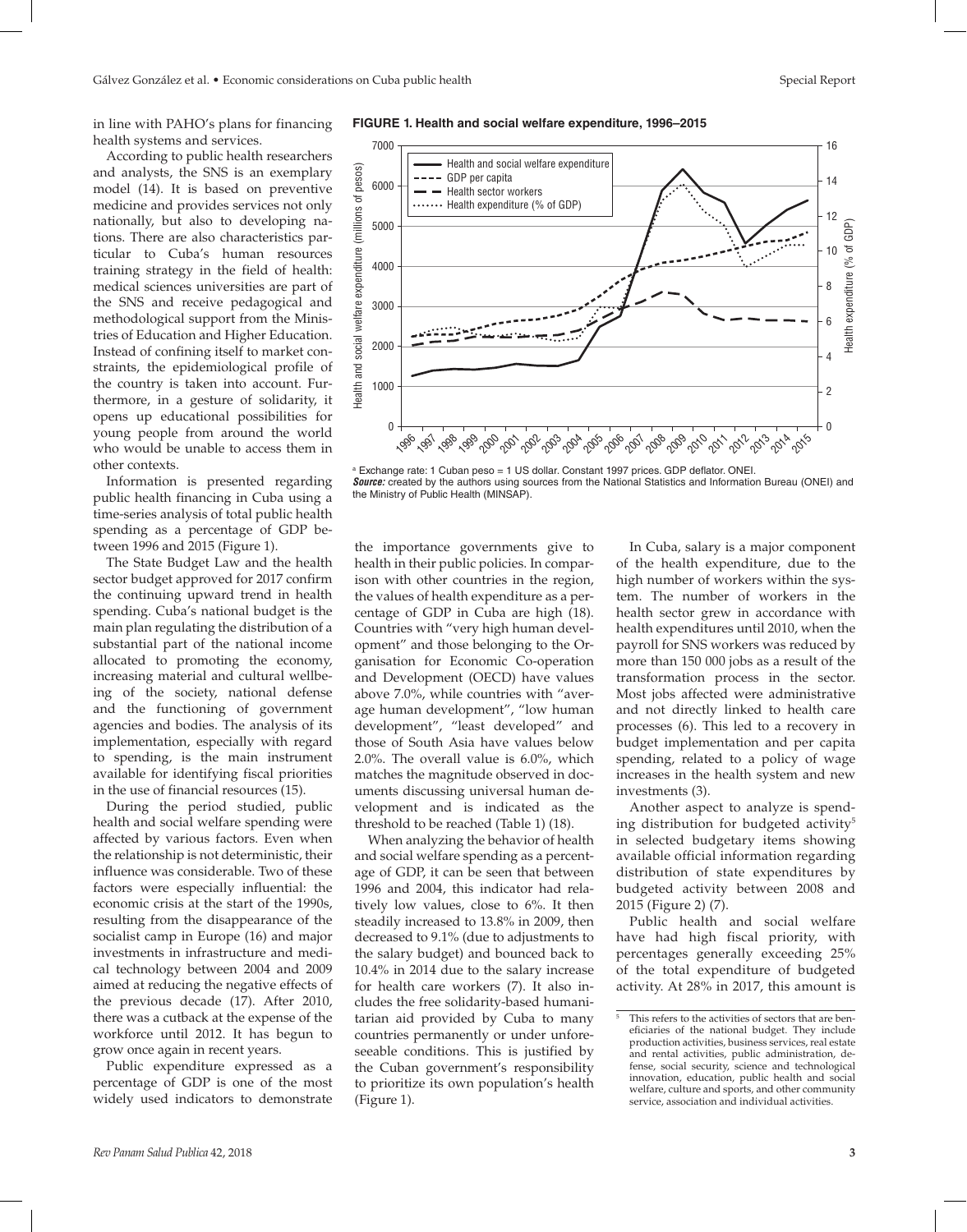#### **TABLE 1. Public health expenditure, 2014**

| <b>Classifications</b>                                        | Public health expenditure <sup>a</sup> (% of GDP) |
|---------------------------------------------------------------|---------------------------------------------------|
| Human development groups                                      |                                                   |
| Very high human development                                   | 7.5                                               |
| High human development                                        | 3.4                                               |
| Medium human development                                      | 1.8                                               |
| Low human development                                         | 1.7                                               |
| <b>Developing countries</b>                                   | 3.0                                               |
| <b>Regions</b>                                                |                                                   |
| Arab states                                                   | 3.0                                               |
| East Asia and the Pacific                                     | 3.0                                               |
| Europe and Central Asia                                       | 3.7                                               |
| Latin America and the Caribbean                               | 3.6                                               |
| South Asia                                                    | 1.6                                               |
| Sub-Saharan Africa                                            | 2.4                                               |
| <b>Lesser-Developed Countries</b>                             | 1,8                                               |
| <b>Small Island Developing States</b>                         | 5.3                                               |
| Organisation for Economic Co-operation and Development (OECD) | 7.7                                               |
| Cuba                                                          | 10.4                                              |
| World                                                         | 6.0                                               |

GDP, gross domestic product

a Health expenditure, current and capital, from government budgets (central and local), external loans and subsidies

(including donations from international agencies and non-governmental organizations) and social security (or mandatory) health insurance funds, expressed as a percentage of GDP.

*Source:* Created by the authors from UNDP. Human development report, 2016. Table 8. Health outcomes, p. 231 and ONEI for Cuba.



#### **FIGURE 2. Percentage distribution of budgeted activity spending per selected items, 2008–2015**

a Exchange rate: 1 Cuban peso = 1 US dollar. Constant 1997 prices. GDP deflator. ONEI. *Source:* created by the authors using sources from the National Statistics and Information Bureau (ONEI) and the Ministry of Public Health (MINSAP).

only comparable with education, another important objective of Cuban policy, which has a clear influence on public health. One positive aspect is that Defense and Social Security funds have remained stable. However, it is noteworthy that the areas of science and technological innovation,

included in the "Other" category, have been decreasing (7).

Another element related to financing is out-of-pocket health spending. The country does not have a national health accounts system, nor does it have information from household survey results that provide an objective and reliable view of this indicator.

The main source of household health spending in Cuba is associated with population aging. Resources are lacking to provide care for a population with high life expectancy, and therefore, a higher burden of comorbidities associated with old age. Hospital care—although guaranteed—is not the resource needed. Families generally bear the financial burden in this respect. Studies show that out-of-pocket spending is a sensitive indicator of Cuban household economy and, therefore, should be considered in economic analyses of the health sector (19).

## **Efficiency and other economic challenges for public health in Cuba**

The right to health, equity and solidarity are essential principles and values of universal health coverage and access, adopted by Cuba through conscious practice extending beyond its borders, but that also placed the SNS in continuous tension attempting to balance these values with efficiency. PAHO/WHO acknowledges that there is a need to shift toward a new paradigm of social protection based on the three principles and values mentioned above (20).

These principles and values are part of Cuba's health system and are stated explicitly in its constitution and legal foundation. It is not based on a contributory logic and therefore, there are ongoing efforts to strengthen and optimize the public system, preserve non-exclusion and promote multisector policies aligned with the principle of social determinants of health (21).

Efficiency is a topic that is increasingly present in the agendas of decision makers in health systems (20, 22). It is estimated that between 20% and 40% of health care spending in countries is wasted because of inefficiency (10). To grasp the meaning of these percentages, we can take the following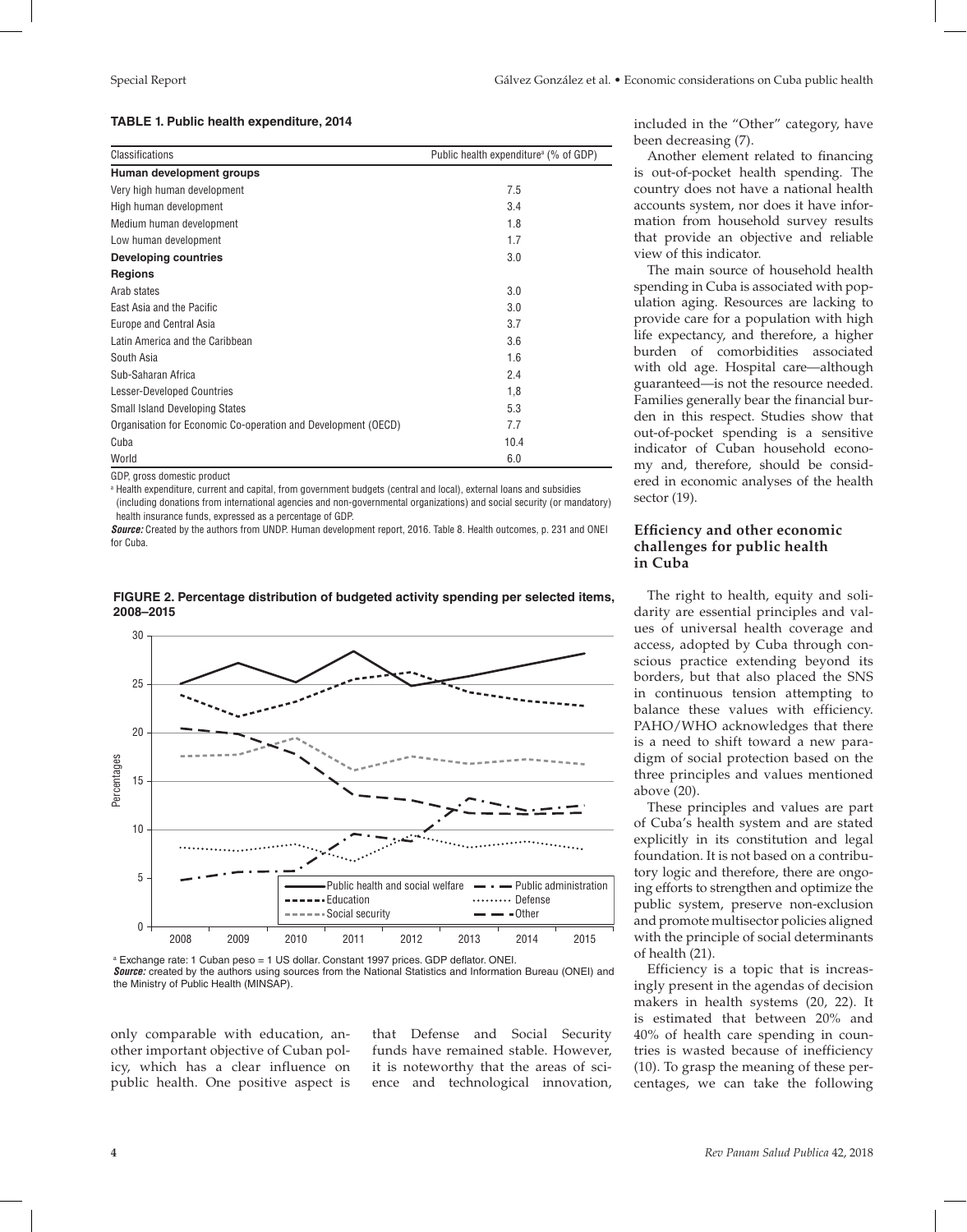| Scope                                                              | Analysis                                                                                                                                                                                                                                    | Actions                                                                                                                                                                                                                                                                                                                                                                                                            |
|--------------------------------------------------------------------|---------------------------------------------------------------------------------------------------------------------------------------------------------------------------------------------------------------------------------------------|--------------------------------------------------------------------------------------------------------------------------------------------------------------------------------------------------------------------------------------------------------------------------------------------------------------------------------------------------------------------------------------------------------------------|
| Cuban health system<br>and Universal Health<br>Coverage and Access | There is a clear need to integrate Universal Health<br>Coverage and Access strategies into SNS development<br>and align them with Cuba's new economic model.<br>It is important to promote decision-making from a<br>financial perspective. | A process of transformation and continuous improvements was developed in the health<br>sector, keeping in mind the Universal Health Coverage and Access strategies, aimed<br>toward higher quality care, effectiveness and efficiency.<br>A national program was implemented for rational and efficient use of resources.<br>A training and skill-strengthening process was created for SNS officials and workers. |
| <b>SNS Financing</b>                                               | It is noted that having adequate financial support to<br>manage the SNS requires stronger budgetary control<br>mechanisms.<br>Scarcity of resources and difficulty obtaining them<br>can be triggers for finding efficiency reserves.       | Mechanisms were strengthened for controlling budgets and other economic processes<br>in all SNS plans and actions.<br>New sources of financing were integrated to boost SNS sustainability.<br>Rational and efficient use of resources, new methods, mechanisms and ways of<br>rationalization for continuous improvement of processes were included in the<br>national program.                                   |
| <b>Efficiency in the SNS</b>                                       | There is a clear need for promoting efficiency by working<br>in specific program areas to use resources wisely.<br>Addressing health problems is the responsibility of<br>society as a whole.                                               | Program areas that contribute to the improvement and wise use of resources were<br>identified and strengthened, the medicines program was prioritized for its high<br>sensitivity in the SNS.<br>Multisector strategies for addressing health problems were improved.                                                                                                                                              |

**TABLE 2. Lessons learned by analysis of scope and actions**

SNS, national health system

example: if 30% of the budget allocated in Cuba for Public Health and Social Welfare was wasted in 2015 due to inefficiency, this would have represented about 3.2 billion Cuban pesos. No country or region in the world can allow this loss.

According to MINSAP, in 2015, 42.6% of the health budget was assigned to primary care, which resolves the majority of the population's health problems (12). Any action that can be resolved at this level but is referred to another adds waste and inefficiency to the health system. Prioritizing investment in this level of care, raising the epidemiological profile, together with free services, eliminating financial barriers, targeting and protecting vulnerable groups or groups with higher levels of exposure to risk have been a priority. They are included in the fundamental strategies for achieving universal health coverage and access that guarantee a primary level of care that is not only strong and decisive but that also coordinates service networks.

In most countries in the Americas, one of the most important sources of inefficiency is the existence of segmented and fragmented health systems. In Cuba, segmentation was eliminated shortly after 1959 when the State took charge of the largest budget item, health expenditure. Fragmentation disappeared with integration of the SNS in 1970 and, definitively, with creation of the Cuban family medicine model in 1984 (23).

A sign of SNS maturity is the ability to identify factors that hamper efficiency

and adopt measures to rectify them. This goal has been explicitly included in health programs (24). The Efficiency and Rational Use of Resources Program has been especially relevant (25). Since 2009, its goals have included improving quality of services through intelligent use of resources, streamlining the workforce employed in health institutions, the stimulus plan for health sector workers, rational use of infrastructure, improvement of cost systems in SNS units, and control of waste and illegalities (26).

There is also a National Medicines Program that monitors the process, from medical prescription of approved drugs for specific morbidities to their distribution. Its regulations include creation of a basic medications chart that is analyzed and adjusted annually (27, 28).

Despite the accomplishments, there is no doubt that urgent financial challenges exist and must be addressed in order to improve results:

- Integrate Universal Access to Health and Universal Health Coverage strategies into the SNS development process and align them with Cuba's new economic model.
- Systematize the use of economic evaluation and health technologies as a decision-making tool.
- Strengthen intersectoral coordination as response capacity for addressing health problems and as a starting point from which to integrate economic and social sectors with the health sector.
- Promote the study of payment systems as an efficiency incentive mechanism, specifically performance-based pay, not only for human resources in health but also for financing health institutions.
- Develop a national health accounts system that contributes to improved planning, creation and monitoring of new health sector strategies, distribution of resources and improved social accounting.

We hope this analysis, particularly the experiences presented, contribute to a discussion with the scientific community about some crucial topics, and offer a clearer, current overview of Cuban reality, not only regarding achievements and accomplishments, but also barriers to overcome, summarized as lessons learned (Table 2).

# **CONCLUSIONS**

Universal access to health care and universal health coverage are considered one of Cuba's most valuable accomplishments, although more efficient analysis is needed using available but underutilized reliable sources. Health economics research on the strengths and weaknesses of the system is also needed, and its outcomes put into practice. Resources must also be updated and analytical skills modernized.

This article presents the main economic actions taken in the context of the Strategy for Universal Access to Health and Universal Health Coverage, with emphasis on financing, efficiency and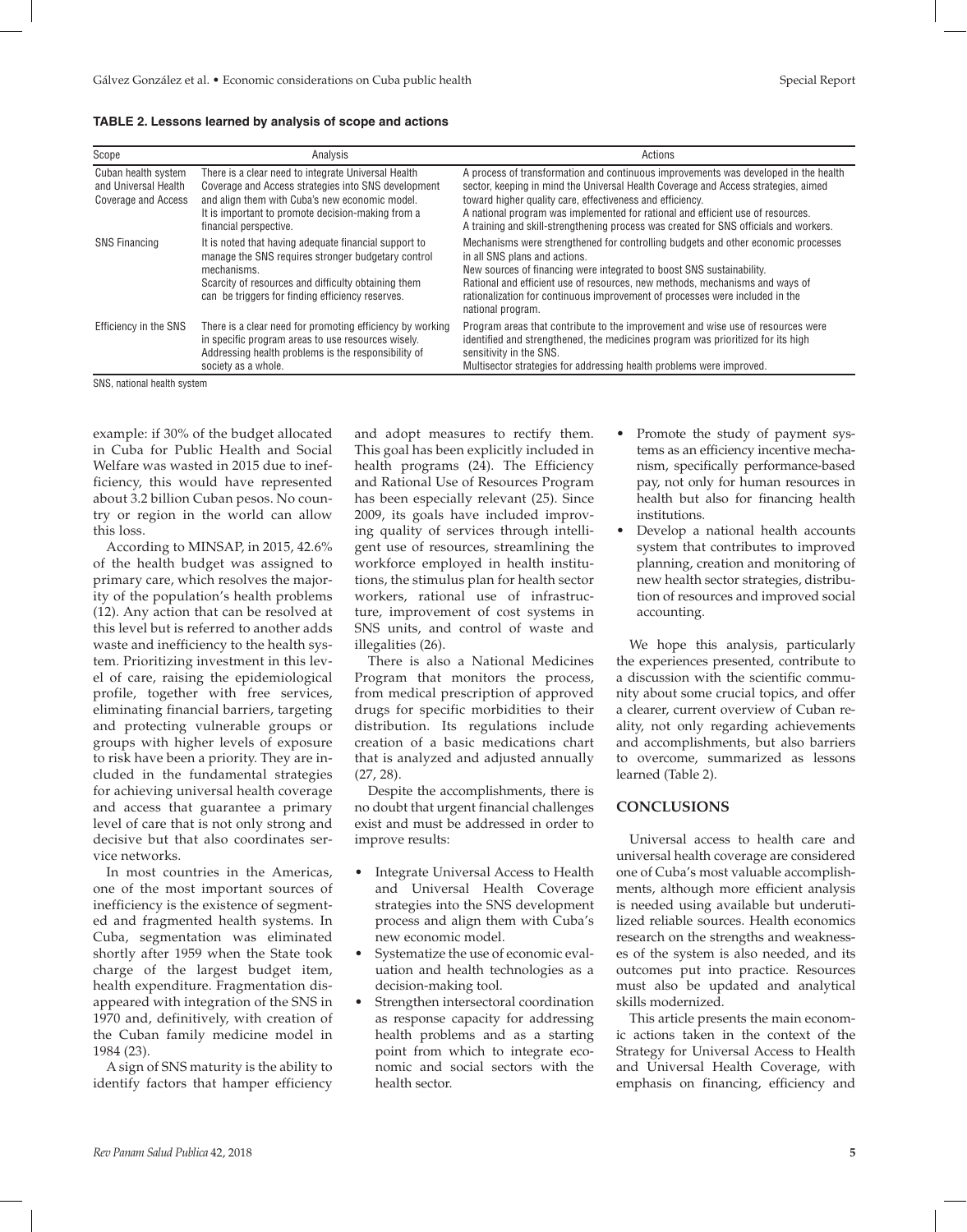challenges of Cuban public health to preserve its citizens' right to health; equity; coverage and access to services provided; elimination of economic, sociocultural and gender barriers; as well as solidarity with the people of Cuba and the world.

To do so, it examines lessons learned and addresses a set of challenges that to ongoing monitoring of Universal Health Coverage and Universal Access strategy

- 1. Evans D, Hsu J, Boerma T. Universal health coverage and universal access [Editorial]. Bull World Health Organ. 2013. Disponible en: [http://www.who.](http://www.who.int/bulletin/volumes/91/8/13125450.pdf) [int/bulletin/volumes/91/8/13125450.](http://www.who.int/bulletin/volumes/91/8/13125450.pdf) [pdf](http://www.who.int/bulletin/volumes/91/8/13125450.pdf) Acceso el 19 de abril de 2017.
- 2. Organización Panamericana de la Salud (OPS). CD53.R14: estrategia para el acceso universal a la salud y la cobertura universal de salud. Washington D.C.: OPS; 2014. Disponible en: [http://iris.paho.org/xm](http://iris.paho.org/xmlui/handle/123456789/7652?show=full)[lui/handle/123456789/7652?show=full](http://iris.paho.org/xmlui/handle/123456789/7652?show=full) Acceso el 18 de abril de 2017.
- 3. Ministerio de Salud Pública de Cuba (MINSAP). Dirección de Registros Médicos y Estadísticas de Salud. Anuario Estadístico de Salud, 2016. La Habana: MINSAP; 2017.
- 4. Ministerio de Salud Pública de Cuba (MINSAP). Informe de Balance Anual del MINSAP, 2017.
- 5. Rodríguez JL. La economía cubana 2016– 2017. Valoración preliminar (II). Disponible en: [http://www.cubadebate.cu/opinion/](http://www.cubadebate.cu/opinion/2017/01/18/laeconomiacubana20162017valoracionpreliminarii/#.WN0jsuKDeUk) [2017/01/18/laeconomiacubana20162017](http://www.cubadebate.cu/opinion/2017/01/18/laeconomiacubana20162017valoracionpreliminarii/#.WN0jsuKDeUk) [valoracionpreliminarii/#.WN0jsuKDeUk](http://www.cubadebate.cu/opinion/2017/01/18/laeconomiacubana20162017valoracionpreliminarii/#.WN0jsuKDeUk) Acceso el 13 de marzo de 2016.
- 6. Morales Ojeda R, Más Bermejo P, CastellFlorit Serrate P, Arocha Mariño C, Valdivia Onega NC, Druyet Castillo D, et al. Transformaciones en el sistema de salud en Cuba y estrategias actuales para su consolidación y sostenibilidad. Rev Panam Salud Publica. 2018;42:e25. doi: 10.26633/ RPSP.2018.25
- 7. Oficina Nacional de Estadística e Información (ONEI). Anuario Estadístico de Cuba 2015. La Habana: ONEI; 2016. Disponible en: [http://www.one.cu/aec2015.](http://www.one.cu/aec2015.htm) [htm](http://www.one.cu/aec2015.htm) Acceso el 18 de abril de 2017.
- 8. Oficina Nacional de Estadística e Información (ONEI). Cuba: principales indicadores económicos. En: Oficina Nacional de Estadística e Información. Panorama económico y social. Cuba 2015. La Habana: ONEI; 2016. Disponible en: [http://www.](http://www.one.cu/publicaciones/08informacion/panorama2015/Panorama2015.pdf) [one.cu/publicaciones/08informacion/](http://www.one.cu/publicaciones/08informacion/panorama2015/Panorama2015.pdf) [panorama2015/Panorama2015.pdf](http://www.one.cu/publicaciones/08informacion/panorama2015/Panorama2015.pdf) Acceso el 18 de abril de 2017.
- 9. Global Health Expenditure Database [base de datos en internet], World Health Organization (WHO). Geneve: WHO; 2014. Disponible en: [http://apps.who.int/nha/](http://apps.who.int/nha/database/ViewData/Indicators/es) [database/ViewData/Indicators/es](http://apps.who.int/nha/database/ViewData/Indicators/es) Acceso el 3 de marzo de 2017.

10. Pinzón Flórez CE, Chapman E, Panisset U, Arredondo A, Fitzgerald J, Reveiz L. Disponibilidad de indicadores para el seguimiento del alcance de la "Salud Universal" en América Latina y el Caribe. Rev Panam Salud Publica. 2016;39(6): 330–40. Disponible en: [http://iris.paho.](http://iris.paho.org/xmlui/handle/123456789/28548) [org/xmlui/handle/123456789/28548](http://iris.paho.org/xmlui/handle/123456789/28548)

**REFERENCES**

performance at the primary care level, and aligning Cuba's economic model with payment mechanisms and the na-

**Acknowledgments.** The authors thank Cristián Morales Fuhrimann, Justo Manuel Cárdenas Rodriguez and

tional budget, among others.

Acceso el 18 de abril de 2017. 11. World Health Organization (WHO). Global Health Observatory data repository. Health Expenditure ratios, by country 1995–2014, Cuba. Disponible en: [http://](http://apps.who.int/gho/data/view.main.HEALLTHEXPRATIOCUB) [apps.who.int/gho/data/view.main.](http://apps.who.int/gho/data/view.main.HEALLTHEXPRATIOCUB) [HEALLTHEXPRATIOCUB](http://apps.who.int/gho/data/view.main.HEALLTHEXPRATIOCUB) Acceso el 20 de abril de 2017. 12. Ministerio de Salud Pública de Cuba (MINSAP). Área de Economía. Información Económica. La

Habana: MINSAP; 2016.

Acceso el 3 de marzo de 2017. 14. Lamrani S. El sistema de salud cubano, un modelo según la OMS. Artículo de opinión. Disponible en: [http://www.tercerain](http://www.tercerainformacion.es/antigua/spip.php?article71890)[formacion.es/antigua/spip.php?](http://www.tercerainformacion.es/antigua/spip.php?article71890) [article71890](http://www.tercerainformacion.es/antigua/spip.php?article71890) Acceso el 20 de setiembre de

2017.

13. Organización Panamericana de la Salud/ Organización Mundial de la Salud (OPS/ OMS). Financiamiento de los sistemas de salud. [Internet]. Washington D.C.: OPS/ OMS; 2017. Disponible en: [http://www2.](http://www2.paho.org/hq/index.php?option=com_content&view=article&id=2973%3Ahealthfinancing&catid=524%3Ahealtheconomicsfinancing&Itemid=2080&lang=es) [paho.org/hq/index.php?option=com\\_](http://www2.paho.org/hq/index.php?option=com_content&view=article&id=2973%3Ahealthfinancing&catid=524%3Ahealtheconomicsfinancing&Itemid=2080&lang=es) [content&view=article&id=2973%3A](http://www2.paho.org/hq/index.php?option=com_content&view=article&id=2973%3Ahealthfinancing&catid=524%3Ahealtheconomicsfinancing&Itemid=2080&lang=es)[healthfinancing&catid=524%3Ahealtheco](http://www2.paho.org/hq/index.php?option=com_content&view=article&id=2973%3Ahealthfinancing&catid=524%3Ahealtheconomicsfinancing&Itemid=2080&lang=es)[nomicsfinancing&Itemid=2080&lang=es](http://www2.paho.org/hq/index.php?option=com_content&view=article&id=2973%3Ahealthfinancing&catid=524%3Ahealtheconomicsfinancing&Itemid=2080&lang=es)

15. Gaceta oficial de la República de Cuba. Ley No. 122 del Presupuesto del Estado para el año 2017. Disponible en: [http://](http://www.one.cu/publicaciones/08informacion/Presupuesto%202017/Ley%20No.%20122%20Presupuesto%202017.pdf) [www.one.cu/publicaciones/08informa](http://www.one.cu/publicaciones/08informacion/Presupuesto%202017/Ley%20No.%20122%20Presupuesto%202017.pdf)[cion/Presupuesto%202017/Ley%20](http://www.one.cu/publicaciones/08informacion/Presupuesto%202017/Ley%20No.%20122%20Presupuesto%202017.pdf) [No.%20122%20Presupuesto%202017.pdf](http://www.one.cu/publicaciones/08informacion/Presupuesto%202017/Ley%20No.%20122%20Presupuesto%202017.pdf)

17. González Rodríguez A. Inversiones, reparación y mantenimiento en instituciones de salud: otro logro de 2016. Disponible en: [http://www.radiococo.icrt.cu/noticias/](http://www.radiococo.icrt.cu/noticias/salud/inversiones-reparacion-mantenimiento-instituciones-salud-logro-2016/) [salud/inversiones-reparacion-manten-](http://www.radiococo.icrt.cu/noticias/salud/inversiones-reparacion-mantenimiento-instituciones-salud-logro-2016/)

Acceso el 13 de marzo de 2017. 16. Rodríguez JL. La desaparición de la URSS 25 años después: algunas reflexiones (I). Disponible en: http://www.cubadebate. cu/opinion/2016/05/07/la-desaparicion-de-la-urss-25-anos-despues-algunasreflexiones-i/#.WZ2rpfjyjcs Acceso el 13

de abril de 2017.

### **Conflicts of interests.** None declared.

**Disclaimer.** Authors hold sole responsibility for the views expressed in the manuscript, which may not necessarily reflect the opinion or policy of the RPSP/ PAJPH or the Pan American Health Organization (PAHO).

[imiento-instituciones-salud-logro-2016/](http://www.radiococo.icrt.cu/noticias/salud/inversiones-reparacion-mantenimiento-instituciones-salud-logro-2016/) Acceso el 18 de abril de 2017.

- 18. Programa de las Naciones Unidas para el Desarrollo (PNUD). Human Development Report Expenditure on health, total (% of GDP). Disponible en: [http://hdr.undp.org/es/content/ex](http://hdr.undp.org/es/content/expenditurehealthtotalgdp)[penditurehealthtotalgdp](http://hdr.undp.org/es/content/expenditurehealthtotalgdp) Acceso el 13 de marzo de 2017.
- 19. Fleitas Ruiz R, Ávila Vargas N, Solares Pérez L, Hernández Arencibia R, Chaviano Balmaseda A. Los gastos de salud en familias cubanas. Estudios de casos. En: Fleitas Ruiz R, compiladora. Investigación socioantropológica en salud. Enfoque de género. La Habana: Centro de Estudios Demográficos; 2015:111–22.
- 20. World Health Organization (WHO). Health in All Policies (HiAP): framework for country action. Geneve: WHO; 2014.
- 21. Castell Florit P. Sostenibilidad de la intersectorialidad en Cuba. La Habana: Editorial de Ciencias Médicas; 2009.
- 22. Cid C, Báscolo E, Morales C. La eficiencia en la agenda de la estrategia de acceso y cobertura universales en salud en las Américas. Salud Publica Mex. 2016;58(5):496503. Disponible en: [http://](http://saludpublica.mx/index.php/spm/article/view/8182/10824) [saludpublica.mx/index.php/spm/arti](http://saludpublica.mx/index.php/spm/article/view/8182/10824)[cle/view/8182/10824](http://saludpublica.mx/index.php/spm/article/view/8182/10824) Acceso el 28 de marzo de 2017.
- 23. Presno Labrador C. El médico de familia en Cuba. Rev Cubana Med Gen Integr.2006;22(1): [aprox. 7 p.]. Disponible en: [http://scielo.](http://scielo.sld.cu/scielo.php?script=sci_arttext&pid=S086421252006000100015&lng=es) [sld.cu/scielo.php?script=sci\\_arttex](http://scielo.sld.cu/scielo.php?script=sci_arttext&pid=S086421252006000100015&lng=es)[t&pid=S086421252006000100015&lng=es](http://scielo.sld.cu/scielo.php?script=sci_arttext&pid=S086421252006000100015&lng=es) Acceso el 18 de abril de 2017.
- 24. Ministerio de Salud Pública de Cuba (MINSAP). Transformaciones necesarias en el Sistema de Salud Pública. La Habana: MINSAP; 2010. Disponible en: [http://files.sld.cu/editorhome/](http://files.sld.cu/editorhome/files/2010/11/transformaciones-necesarias-salud-publica.pdf) [files/2010/11/transformaciones-necesar](http://files.sld.cu/editorhome/files/2010/11/transformaciones-necesarias-salud-publica.pdf)[ias-salud-publica.pdf](http://files.sld.cu/editorhome/files/2010/11/transformaciones-necesarias-salud-publica.pdf) Acceso el 6 de octubre de 2017.
- 25. Ministerio de Salud Pública de Cuba (MINSAP). Programa por la eficiencia y el uso racional de los recursos. La Habana: MINSAP; 2009.
- 26. Contraloría General de la República de Cuba. Sistema de control interno. La Habana, 2012. Disponible en: [http://](http://www.contraloria.cu/documentos/folletoSistemaCl.pdf) [www.contraloria.cu/documentos/](http://www.contraloria.cu/documentos/folletoSistemaCl.pdf)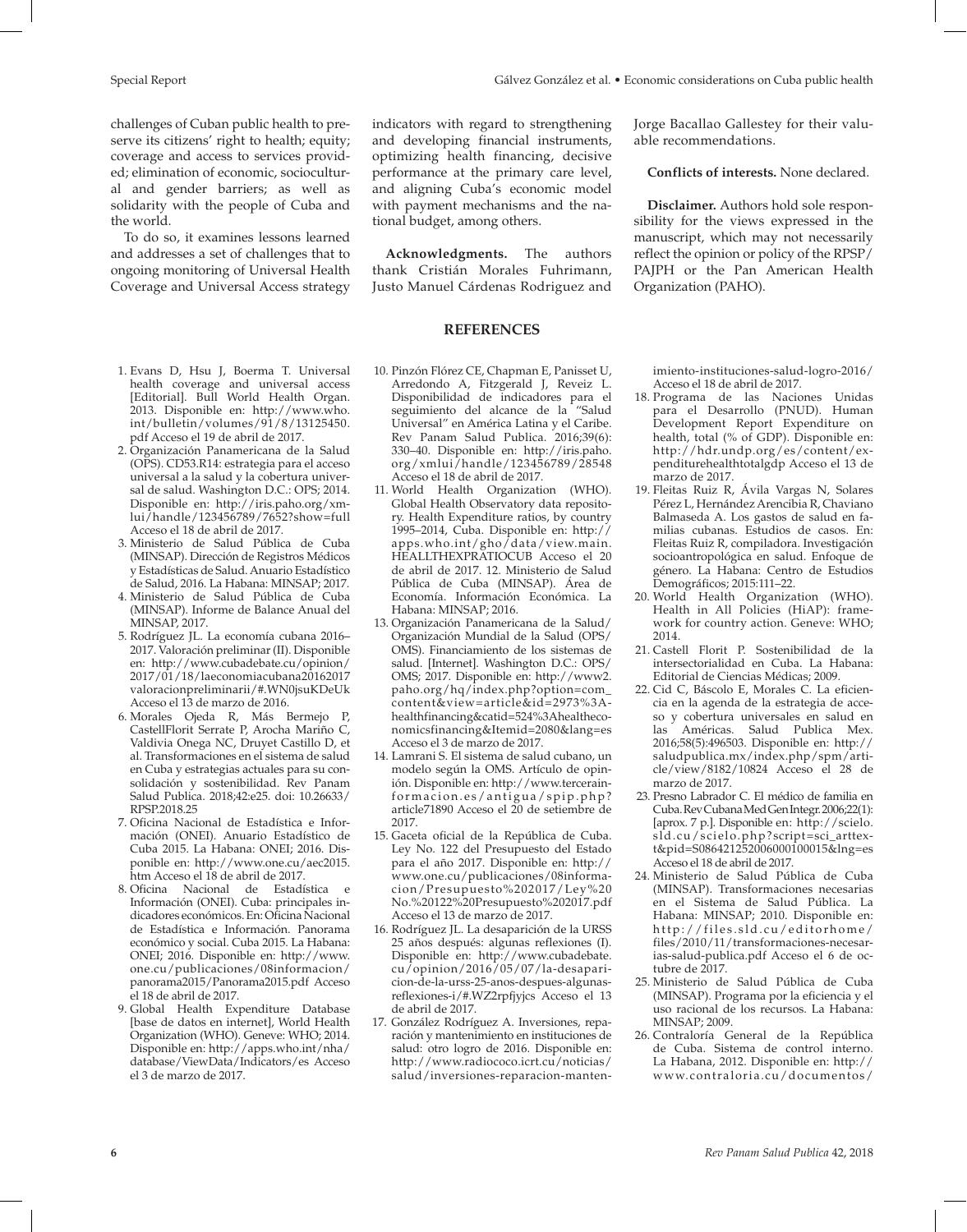[folletoSistemaCl.pdf](http://www.contraloria.cu/documentos/folletoSistemaCl.pdf) Acceso el 25 de marzo de 2017.

27. Ministerio de Salud Pública de Cuba (MINSAP). Programa Nacional de Medicamentos. La Habana: Editorial Ciencias Médicas; 2014. Disponible en: [http://instituciones.sld.cu/hospmigue](http://instituciones.sld.cu/hospmiguelenriquez/fi-les/2016/05/ProgramanacionaldemedicamentosVIversi% C3%B3n.pdf) [lenriquez/fi-les/2016/05/Programana-](http://instituciones.sld.cu/hospmiguelenriquez/fi-les/2016/05/ProgramanacionaldemedicamentosVIversi% C3%B3n.pdf) [cionaldemedicamentosVIversi% C3%B3n.](http://instituciones.sld.cu/hospmiguelenriquez/fi-les/2016/05/ProgramanacionaldemedicamentosVIversi% C3%B3n.pdf) [pdf](http://instituciones.sld.cu/hospmiguelenriquez/fi-les/2016/05/ProgramanacionaldemedicamentosVIversi% C3%B3n.pdf) Acceso el 28 de marzo de 2017.

28. Lara Bastanzuri MC, Calvo Barbado D, Broche Villareal L, Perdomo Delgado J. Cuadro Básico de Medicamentos 2016. Boletín Información terapéutica para la APS, 2016. Disponible en: [http://files.sld.](http://files.sld.cu/cdfc/files/2016/03/boletinapsno37marzo2016web.pdf) [cu/cdfc/files/2016/03/boletinapsno37](http://files.sld.cu/cdfc/files/2016/03/boletinapsno37marzo2016web.pdf)

[marzo2016web.pdf](http://files.sld.cu/cdfc/files/2016/03/boletinapsno37marzo2016web.pdf) Acceso el 28 de marzo de 2017.

Manuscript received (original Spanish version) on 28 April 2017. Revised version accepted for publication on 12 December 2017.

**Consideraciones económicas sobre la salud pública cubana y su relación con la salud universal**

**RESUMEN** Este trabajo expone, en el contexto de la estrategia de salud universal, algunas consideraciones generales y acciones económicas sobre el financiamiento, la eficiencia y otros desafíos económicos de la salud pública en Cuba. Se revisaron fuentes bibliográficas oficiales del estado cubano hasta 2015. Los análisis de series temporales se ajustaron a precios constantes de 1997 y tasa oficial de cambio: 1 peso cubano = 1 dólar estadounidense. El Sistema Nacional de Salud cubano cuenta con una infraestructura sólida, constituida por una amplia red de instalaciones sanitarias que garantizan la cobertura total, el acceso y la equidad en los servicios de la población con recursos humanos calificados. Se realizó un análisis económico bajo el marco conceptual de la estrategia de salud universal con énfasis en el financiamiento, la eficiencia y los desafíos de la salud pública cubana para mantener el derecho a la salud de sus ciudadanos, la equidad, cobertura y acceso en los servicios que se prestan, incluso la eliminación de las barreras económicas, socioculturales y de género, así como la solidaridad con la población cubana y del mundo. Se concluyó que en Cuba se considera la salud universal como una de sus más valiosas realizaciones, aunque se requiere del análisis más eficiente de fuentes fiables y disponibles, la investigación y aplicación de resultados a la práctica sobre las fortalezas y debilidades del sistema en materia de economía de la salud, actualización y uso de los recursos y tecnologías, así como profundizar en las lecciones aprendidas y enfrentar un conjunto de desafíos

Palabras clave Financiamiento en salud; eficiencia; economía de la salud; Cuba